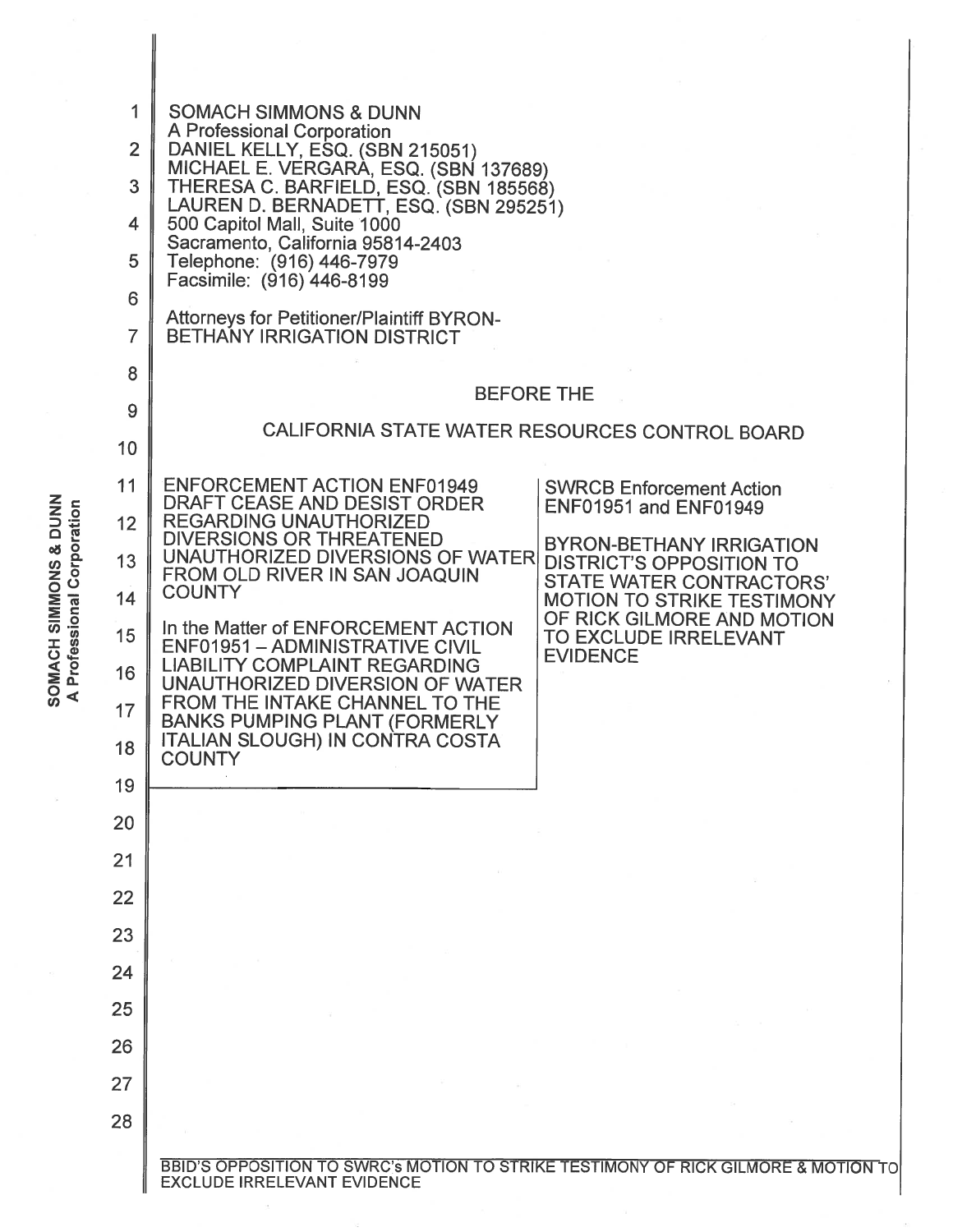I. INTRODUCTION

2 3 Byron-Bethany Irrigation District (BBID) submitted the testimony of its General Manager Rick Gilmore (Gilmore) to address, among other things, BBID's perspective on water availability in the Delta in June 2015. State Water Contractors (SWC) object and seek to strike this testimony, claiming Gilmore is not qualified to testify on that issue because he is not an expert. SWC also argues that the testimony is based on a "secret" report in violation of hearsay rules and the secondary evidence rule. In so arguing, SWC mischaracterizes the facts and misapplies the law in a transparent attempt to dispose of evidence it deems unfavorable to its legal position.

10 11 12 13 14 15 16 17 18 19 20 21 BBID neither offers Gilmore as an expert on water availability nor provides any expert opinions. To the contrary, Gilmore offers appropriate layperson testimony regarding his observations and impressions on the status of water availability in June 2015. Regarding hearsay, while SWC acknowledges the rule of law in administrative hearings making hearsay admissible, it fails to explain why the rule of hearsay admissibility does not apply in this instance. Further, the report that SWC deems "secret" and "undisclosed" was actually attached to the ACL Complaint filed by the State Water Resources Control Board (SWRCB) at the inception of this proceeding. Either way, Gilmore's comments about the report do not constitute hearsay because he does not refer to the report to prove the truth of the contents. Rather, he only. refers to the report to show BBID's impression of water availability in June 2015. Gilmore's testimony thereon is proper.

22 23 24 25 26 27 28 SWC also brings a motion in limine seeking to exclude testimony on water availability evidence preceding June 13, 2015 as irrelevant. SWC fails to set forth a tenable argument as to why this information is irrelevant, highlighting that SWC is once again merely seeking to dispose of evidence it deems unfavorable to its legal position. SWC declares that the relevant time period mid-2015, ignoring the ACL Complaint itself places historical water availability analyses squarely at issue. All of the experts discuss the history of water availability issues in order to render opinions as to what happened in

1

4

5

6

7

8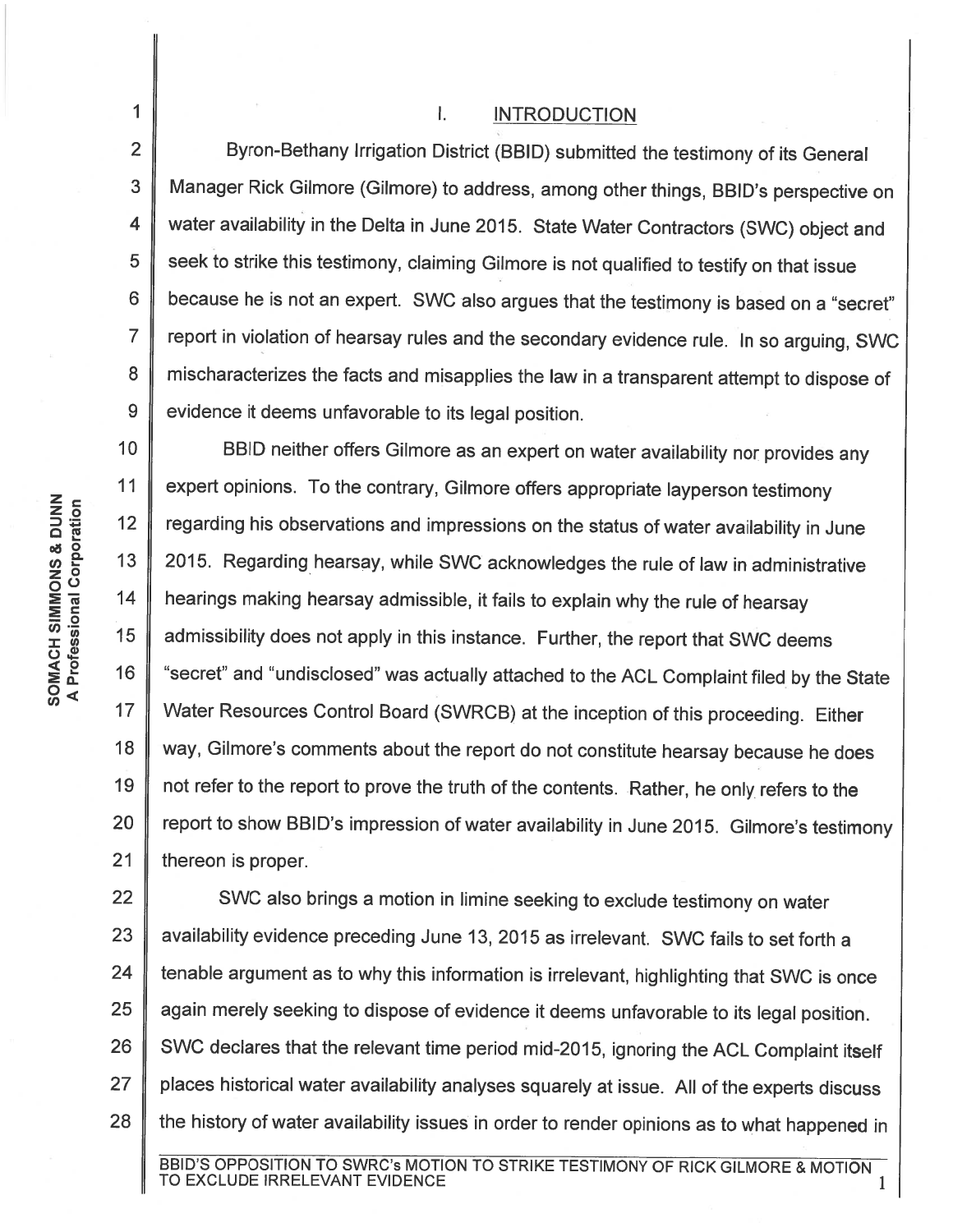the summer of 2015. The evidence is clearly relevant and SWC's motion must be denied.

II. STATEMENT Of FACTS

4 5 6 7 8 9 10 11 In July 2015, the SWRCB issued a Draft Cease and Desist Order to the West Side Irrigation District (WSID), Enforcement Action ENF01949 (CDO), and an Administrative Civil Liability Complaint to BBID, Enforcement Action ENF01951 (ACL). (Declaration of Michael Vergara in Support of BBID's Opposition SWC's Motion to Strike Testimony of Rick Gilmore and Motion to Exclude Irrelevant Evidence (Vergara Decl. at <sup>~</sup>2.) Attachment 5 to the ACL is a report entitled "2012-2015 Delta Salinity Conditions under a Without Project Scenario" dated June 5, 2015, prepared by Tyler Hatch/CH2M HILL and Chandra Chilmakuri/CH2M HILL." (Vergara Decl. at Exh. A.)

 $12$ 13 BBID submitted its Notice of Intent to Appear on September 2, 2015, naming Gilmore as a witness on the topics of "Water diversions and related issues." (Vergara Decl. at Exh. B.) On October 2 to dispose of evidence it deems unfavorable to its legal position.

 $17$ 18 On October 22, 2015, BBID submitted its revised Notice of Intent to Appear continuing to name Gilmore as a witness on the topic of "Key Issues 1 and 2 Water Availability, BBID Operations, diversion and use." (Vergara Decl. at Exh. C.)

19 20 21 On June 19, 2015, BBID submitted the written testimony of Gilmore. (Vergara Decl. at Exh. D.) On February 29, 2016, SWC filed its Motion to Strike Testimony of Rick Gilmore and Motion to Exclude Irrelevant Evidence (Motion). (Vergara Decl. at ¶ 7.)

- III. **ARGUMENT**
- 23 A. Legal Standard

22

24 25 26 27 28 Administrative hearings and discovery procedures are governed by the Water Code (Wat. Code,§ 1075 et seq.) and SWRCB regulations (Cal. Code Regs., tit. 23, §§ 648 et seq.), which incorporate portions of the Administrative Procedure Act (Gov. Code, § 11400 et seq., 11513), Evidence Code sections 801-805 and the Civil Discovery Act (Code Civ. Proc., § 2016.010 et seq.).

BBID'S OPPOSITION TO SWRC's MOTION TO STRIKE TESTIMONY OF RICK GILMORE & MOTION<br>TO EXCLUDE IRRELEVANT EVIDENCE

1

2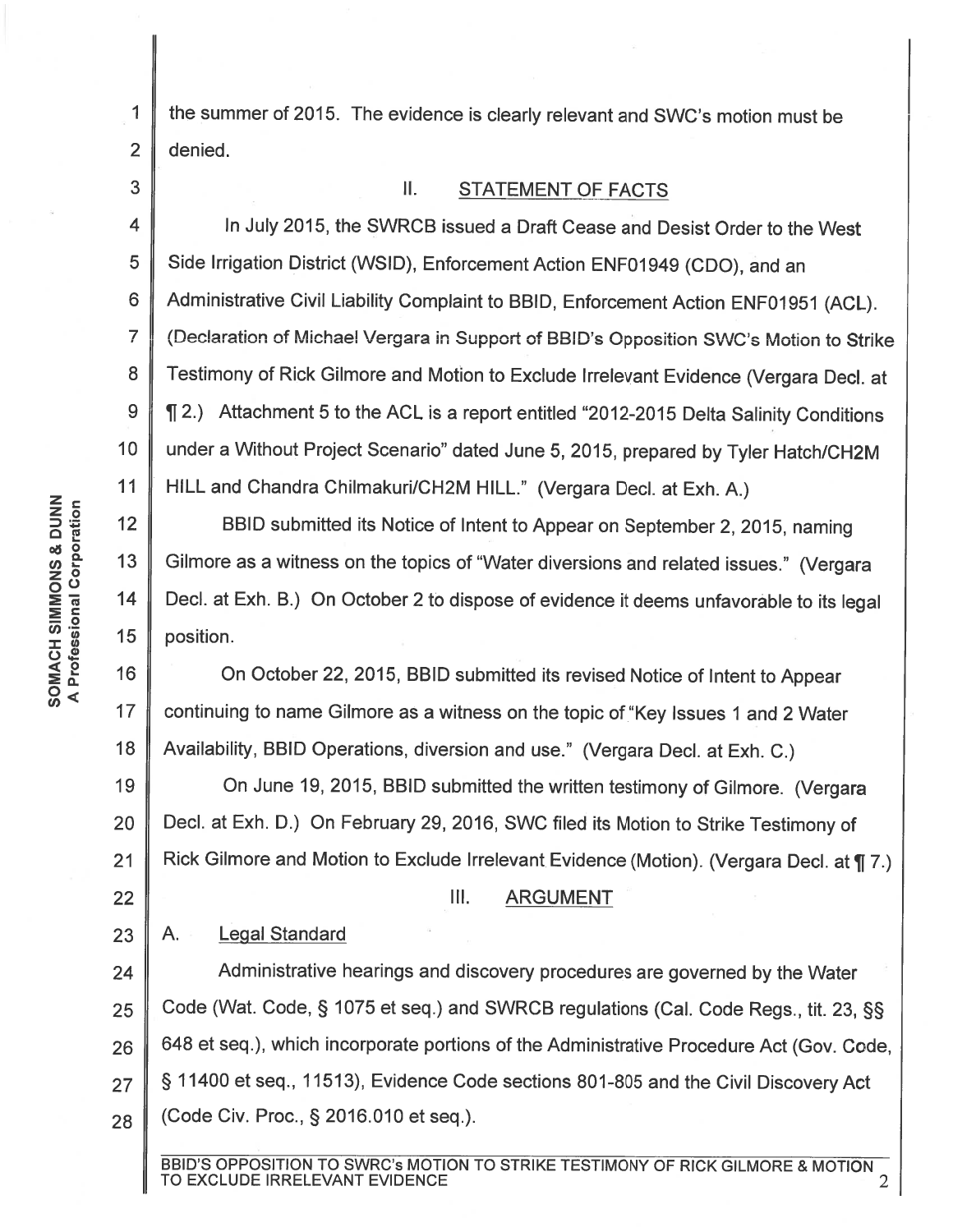1 2 3 4 5 6 7 8 9 Pursuant to Government Code section 11513, an. administrative hearing is not conducted according to technical rules relating to evidence and witnesses. Instead, any relevant evidence is admissible if "it is the sort of evidence on which responsible persons are accustomed to rely in the conduct of serious affairs" regardless of any common law or statutory rule that might make the admission improper in civil actions. (Gov. Code,§ 11513(c).) "Hearsay evidence may be used for the purpose of supplementing or explaining other evidence but over timely objection shall not be sufficient in itself to support a finding unless it would be admissible over objection in civil actions." (Gov. Code,§ 11513(d).)

10 11  $12$ *enE-* 13 0<( *en* <sup>17</sup> 18 19 Lay witness testimony is based on the personal knowledge of a witness on the matters to which he testifies. (Evid. Code,§ 702.) Lay witnesses can generally testify to things they have personally seen or heard or otherwise experienced through their own senses. (Cal. Law. Rev. Com. com, Deering's Ann., Evid. Code, § 702; People v. St. Andrew (1980) 101 Cai.App.3d 450, 458 (St. Andrew).) Evidence Code section 800 permits a non-expert witness, or layperson, to provide opinion testimony if the opinion is "(a) rationally based upon the perception of the witness and (b) helpful to a clear understanding of his testimony." Opinion testimony that is otherwise admissible "is not objectionable because it embraces the ultimate issue to be decided by the trier of fact." (Evid. Code, § 805.)

21 22 23 24 25 26 27 28 B. Gilmore Proffers Proper Layperson Testimony Regarding His Observations and Impressions of Water Availability SWC objects to Gilmore's testimony regarding "Water Availability in June 2015" found at 8:6 through 9:16 of his testimony, labeling it as "expert". (Vergara Decl. at Exh. D.) BBID neither offers Gilmore as an expert on water availability nor provides any expert opinions. (Id. at Exh. B, C.) To the contrary, Gilmore offers appropriate layperson testimony regarding his observations and impressions on the status of water availability in June 2015. (Evid. Code, § 702; St. Andrew, supra, 101 Cai.App.3rd at 458.)

BBID'S OPPOSITION TO SWRC's MOTION TO STRIKE TESTIMONY OF RICK GILMORE & MOTION 3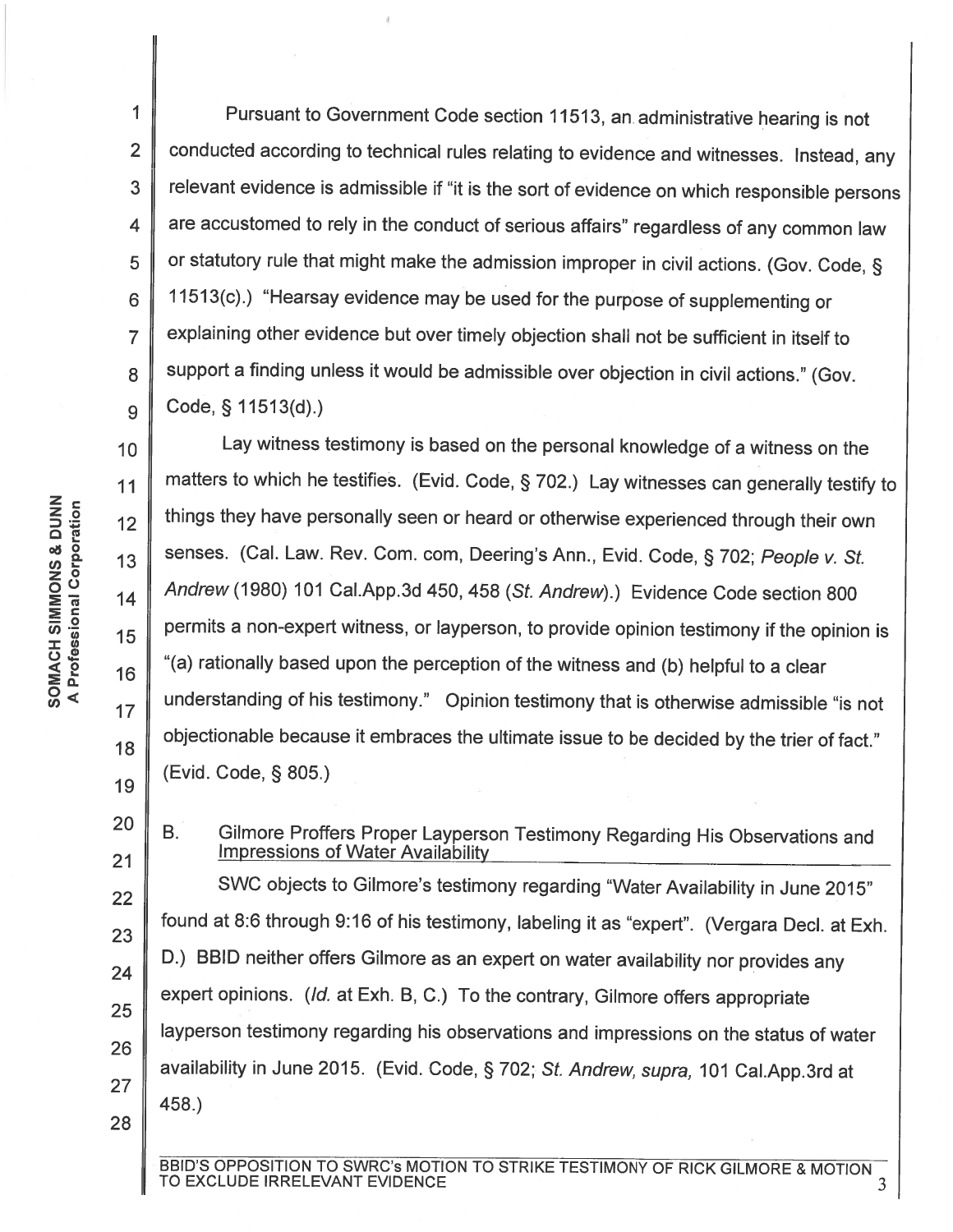1 2 3 4 5 6 7 8 9 Generally, Gilmore discusses his "his understanding of water availability" and describes his observations and involvement regarding historical water diversion, including an explanation as to when and why BBID diverted water. (Vergara Decl., Exh. D at p. 8:7-15.) He explained that BBID hired CH2M to review water quality, his understanding of the investigation CH2M performed and his impression and understanding of the results. (/d., p. 8:13-28.) Gilmore described directions that he gave to CH2M to perform a fingerprinting analysis and his understanding and perception of the results. (/d. at p. 9:2-12.) All of the Gilmore testimony is in his capacity as General Manager of BBID for the past 24 years. (Id. at p. 1:27-2:2).

10 11  $12$  $17$ Gilmore's observations of water availability, as well as understanding and impressions of CH2M's work is appropriate and admissible layperson testimony. Moreover, even if some aspects of Gilmore's testimony are interpreted as "opinion", Evidence Code section 800 allows him to proffer opinion testimony based upon his impressions. (Evid. Code, § 800(a).) Also, the fact that his testimony involves water unavailability, which is a central issue in the litigation is likewise irrelevant. SWC may not object to the testimony because it "embraces the ultimate issue to be decided by the trier of fact." (Evid. Code, § 805.)

18 19

### C. SWC's Hearsay Objection is Without Merit

20 21 22 23 24 25 26 27 "Hearsay evidence may be used for the purpose of supplementing or explaining other evidence." (Gov. Code,§ 11513(d).) While SWC acknowledges the existence of this rule in administrative hearings, it fails to explain why the rule of hearsay admissibility does not apply in this instance. As explained supra, Gilmore properly offers his observations and impressions of water availability in the Delta and utilizes the CH2M report to explain how he gained his understanding on certain aspects of water availability issues. As such, to the extent that the report is considered "hearsay", it is admissible to supplement and explain Gilmore's observations and impressions.

28

Further, the CH2M report that SWC deems "secret" and "undisclosed" was

z c z 0 <u>ღ</u> ⊡ <sup>~</sup><sup>0</sup>U)e- <sup>13</sup><sup>z</sup><sup>0</sup> oo :En; 14 :::!: <sup>c</sup> 0 (/) ·- <sup>15</sup>(/) :I: (/) 0~ <( <sup>0</sup>16 :ea: SOMACH SIMMONS & DUNN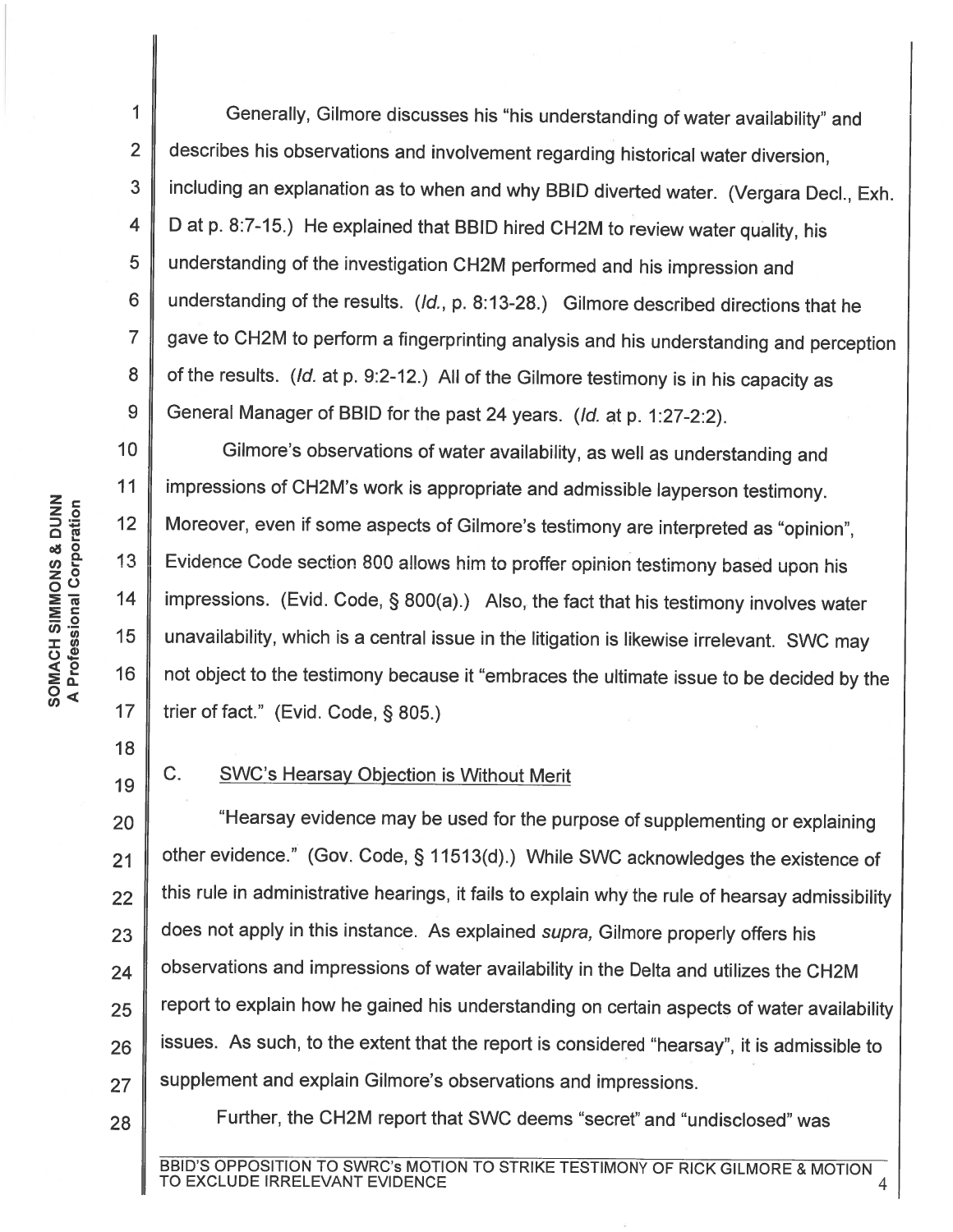1 2 3 4 5 actually attached to the ACL Complaint filed by the SWRCB at the inception of this proceeding. (Vergara Decl. at Exh. A.) Thus, SWC's purported concerns about testing the reliability of the testimony because the document is "secret" are moot. SWC's concern regarding secondary evidence is likewise moot because the report exists and available to all parties. (Ibid.)

6 7 8 9 10 11 Finally, Gilmore's comments about the report do not constitute hearsay because he does not refer to the report to prove the truth of the contents. Rather, he only refers to the report to show BBID's impression of water availability in June 2015. Irrespective of whether the report was right or wrong (that is for the experts to determine), BBID formed an understanding upon which it based water diversion decisions. Gilmore's testimony thereon is proper.

## D. SWC's Motion to Exclude Historical Water Availability Testimony Must Fail

18 19 20 21 22 SWC moves to exclude evidence of water availability outside the time periods at issue in the enforcement proceedings based on relevance.<sup>1</sup> "Relevant evidence means evidence... having any tendency in reason to prove or disprove any disputed fact that is of consequence to the determination of the action." (Evid. Code, § 210.) Evidence is relevant if it has some tendency in reason, however slight, to prove or disprove an issue in the case. (People v. Carpenter (1999) 21 Cal.4th 1016, 1048.) The weight of the evidence is not a factor in determining relevance (admissibility). (People v. Clark (2011) 52 Cal.4th 856, 923.) Rather, the weight of the evidence is determined by the jury in arriving at a verdict. (People v. Cordova (1979) 97 Cai.App.3d 665, 669.)

23 24 25 26 SWC argues that water availability evidence should essentially be considered in <sup>a</sup> vacuum by only looking at the circumstances during the summer of 2015 during the timeframe BBID and WSID were ordered to cease water diversions. However, SWC fails to set forth a tenable argument as to why the historical water availability analyses

 $\Xi$   $\tilde{\Xi}$ n ⊡ oð Q z *0*  oo  $\sum_{\mathbf{E}} \overline{\mathbf{e}}$  14 SOMACH SIMMONS & DUNN  $\frac{2}{4}$   $\frac{6}{9}$  15 **E**<br> **S**<br>
S<br>
S<br>
O<br>
17

 $12$ 

*enE-* 13

<sup>27</sup>  28  $^1$  SWC defines the time periods at issue as June 13-June 25, 2015 as to BBIC and post-May 1, 2015 as to WSID.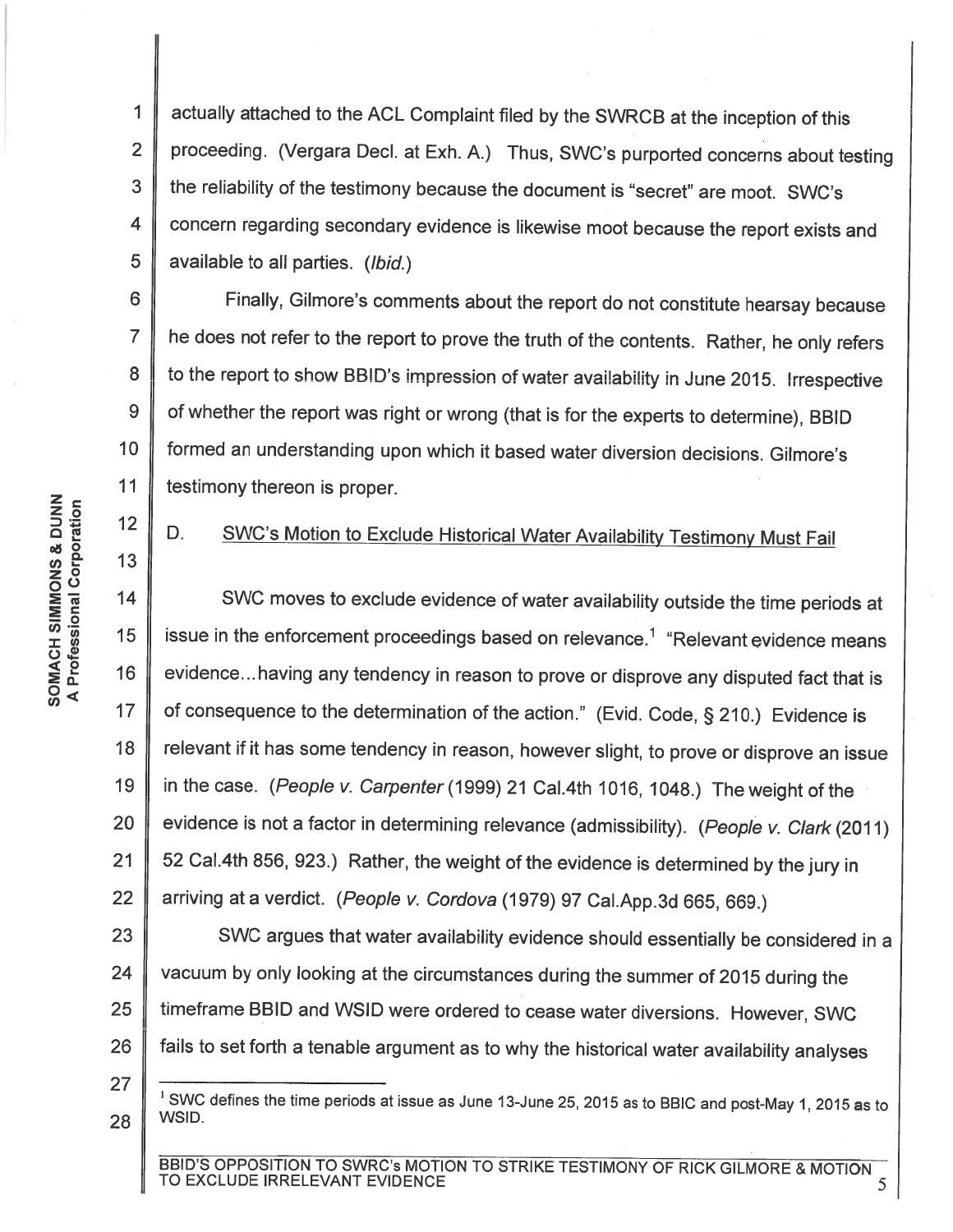1 2 3 4 5 6 7 8 are not relevant. Instead, SWC complains about the volume of evidence at issue in discussing historical water availability and concludes that because the "unauthorized diversions" were in 2015 nothing else matters. Indeed, even the ACL Complaint itself places historical water availability analyses squarely at issue by attaching the CH2M report entitled "2012-2015 Delta Salinity Conditions under a Without Project Scenario." (Vergara Decl. at Exh. A.) Not only does the title of the report place historical water availability data in issue, the substantive text of the report is replete with discussions of historical water availability data. (Ibid.)

9 10 11  $12$ *enE-* 13 14 0<( *en* <sup>17</sup> 18 In fact, all of the experts discuss historical water availability issues in order to render opinions regarding the appropriateness of diversions in 2015. Thus, evaluation of the historical water data has "some tendency in reason" to prove that BBID had water available in June 2015. Moreover, as the historical data that SWC seeks to exclude is significantly probative of "the central dispute in these enforcement proceedings" there is little risk  $-$  and no reason  $-$  that its value could be substantially outweighed by the probability that its admission will necessitate an undue consumption of time. As the Motion fails to demonstrate either irrelevance or risk of undue consumption of time, 8810 respectfully requests that the court deny SWC's motion to exclude the historical water availability testimony.

### IV. CONCLUSION

20 21 For the foregoing reasons, 8810 respectfully requests the SWRC8 deny SWC's Motion to Strike and Motion to Exclude Irrelevant Testimony.

22

#### Dated:March 4, 2016 SOMACH SIMMONS & DUNN A Professional Corporation

By: Michael Vergara, Esq. Attorneys for Petitioner/Plaintiff BYRON-BETHANY IRRIGATION DISTRICT

19

23

24

25

26

27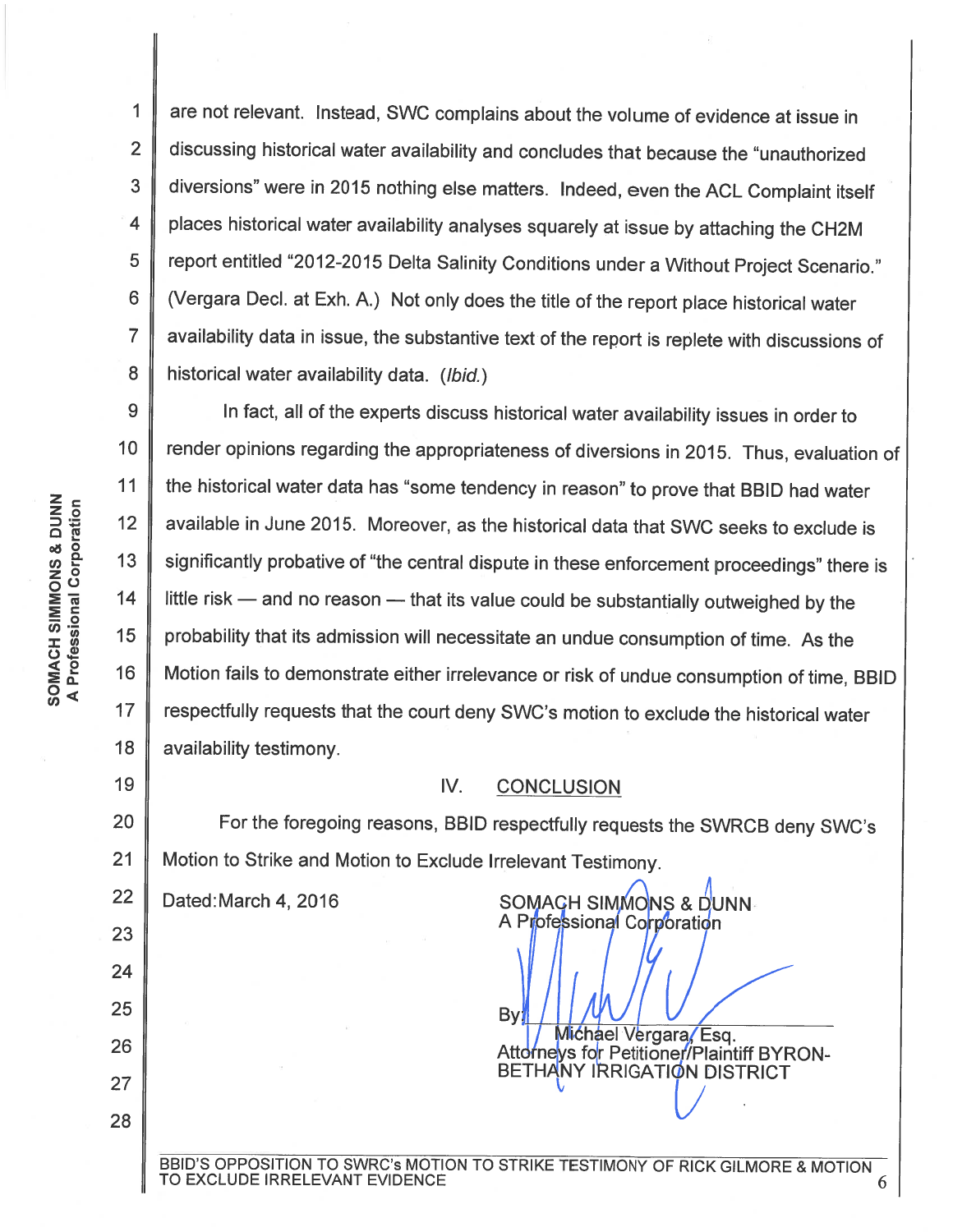|                                                             | 1                   | <b>PROOF OF SERVICE</b>                                                                                                                              |  |  |  |
|-------------------------------------------------------------|---------------------|------------------------------------------------------------------------------------------------------------------------------------------------------|--|--|--|
|                                                             | $\overline{2}$      | I am employed in the County of Sacramento; my business address is 500 Capitol                                                                        |  |  |  |
|                                                             | 3                   | Mall, Suite 1000, Sacramento, California; I am over the age of 18 years and not a party<br>to the foregoing action.                                  |  |  |  |
|                                                             | 4                   | On March 4, 2016, I served the following document(s):                                                                                                |  |  |  |
|                                                             | 5                   | BYRON-BETHANY IRRIGATION DISTRICT'S OPPOSITION TO STATE WATER                                                                                        |  |  |  |
|                                                             | 6<br>$\overline{7}$ | CONTRACTORS' MOTION TO STRIKE TESTIMONY OF RICK GILMORE AND<br>MOTION TO EXCLUDE IRRELEVANT EVIDENCE                                                 |  |  |  |
|                                                             | 8                   | $\underline{X}$ (via electronic mail) by causing to be delivered a true copy thereof to the person(s)<br>and at the email addresses set forth below: |  |  |  |
|                                                             | 9                   |                                                                                                                                                      |  |  |  |
|                                                             | 10                  |                                                                                                                                                      |  |  |  |
|                                                             | 11                  | <b>SEE ATTACHED SERVICE LIST</b>                                                                                                                     |  |  |  |
|                                                             | 12                  | I declare under penalty of perjury that the foregoing is true and correct. Executed<br>on March 4, 2016 at Sacramento, California.                   |  |  |  |
|                                                             | 13                  |                                                                                                                                                      |  |  |  |
|                                                             | 14                  |                                                                                                                                                      |  |  |  |
| <b>SOMACH SIMPORES EUTROS</b><br>A Professional Corporation | 15                  | olanda De La Cruz                                                                                                                                    |  |  |  |
|                                                             | 16                  |                                                                                                                                                      |  |  |  |
|                                                             | 17                  |                                                                                                                                                      |  |  |  |
|                                                             | 18                  |                                                                                                                                                      |  |  |  |
|                                                             | 19                  |                                                                                                                                                      |  |  |  |
|                                                             | 20                  |                                                                                                                                                      |  |  |  |
|                                                             | 21                  |                                                                                                                                                      |  |  |  |
|                                                             | 22                  |                                                                                                                                                      |  |  |  |
|                                                             | 23                  |                                                                                                                                                      |  |  |  |
|                                                             | 24                  |                                                                                                                                                      |  |  |  |
|                                                             | 25                  |                                                                                                                                                      |  |  |  |
|                                                             | 26                  |                                                                                                                                                      |  |  |  |
|                                                             | 27                  |                                                                                                                                                      |  |  |  |
|                                                             | 28                  |                                                                                                                                                      |  |  |  |
|                                                             |                     | BBID'S OPPOSITION TO SWRC's MOTION TO STRIKE TESTIMONY OF RICK GILMORE & MOTION TO EXCLUDE IRRELEVANT EVIDENCE                                       |  |  |  |

 $\frac{1}{2}$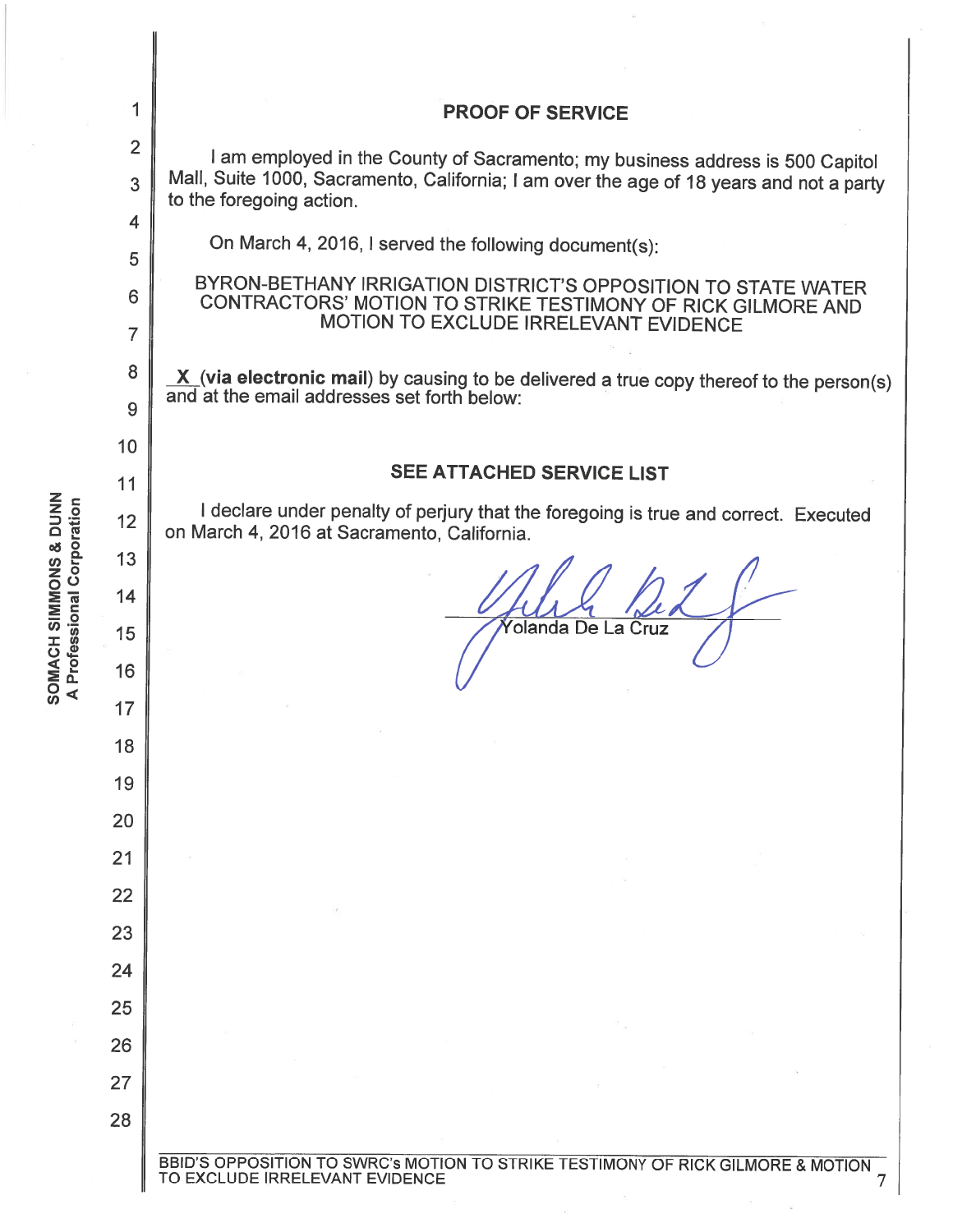| 1<br>$\overline{2}$          | <b>SERVICE LIST OF PARTICIPANTS</b><br><b>BYRON-BETHANY IRRIGATION DISTRICT</b><br><b>ADMINISTRATIVE CIVIL LIABILITY HEARING</b><br>(Revised 9/2/15; Revised: 9/11/15)                                                                                    |                                                                                                                                                                                  |  |  |  |  |
|------------------------------|-----------------------------------------------------------------------------------------------------------------------------------------------------------------------------------------------------------------------------------------------------------|----------------------------------------------------------------------------------------------------------------------------------------------------------------------------------|--|--|--|--|
| 3                            | <b>VIA ELECTRONIC MAIL</b>                                                                                                                                                                                                                                | <b>VIA ELECTRONIC MAIL</b>                                                                                                                                                       |  |  |  |  |
| $\overline{\mathbf{4}}$<br>5 | <b>Division of Water Rights</b><br><b>Prosecution Team</b><br>Andrew Tauriainen, Attorney III                                                                                                                                                             | <b>Byron-Bethany Irrigation District</b><br>Daniel Vergara                                                                                                                       |  |  |  |  |
| 6                            | <b>SWRCB Office of Enforcement</b><br>1001   Street, 16th Floor                                                                                                                                                                                           | Somach Simmons & Dunn<br>500 Capitol Mall, Suite 1000<br>Sacramento, CA 95814                                                                                                    |  |  |  |  |
| $\overline{7}$<br>8          | Sacramento, CA 95814<br>andrew.tauriainen@waterboards.ca.gov                                                                                                                                                                                              | dVergara@somachlaw.com                                                                                                                                                           |  |  |  |  |
| 9                            | <b>VIA ELECTRONIC MAIL</b>                                                                                                                                                                                                                                | <b>VIA ELECTRONIC MAIL</b>                                                                                                                                                       |  |  |  |  |
| 10<br>11<br>12<br>13         | <b>Patterson Irrigation District</b><br><b>Banta-Carbona Irrigation District</b><br>The West Side Irrigation District<br>Jeanne M. Zolezzi<br>Herum\Crabtree\Suntag<br>5757 Pacific Avenue, Suite 222<br>Stockton, CA 95207<br>jzolezzi@herumcrabtree.com | <b>City and County of San Francisco</b><br>Jonathan Knapp<br>Office of the City Attorney<br>1390 Market Street, Suite 418<br>San Francisco, CA 94102<br>jonathan.knapp@sfgov.org |  |  |  |  |
| 14                           | <b>VIA ELECTRONIC MAIL</b>                                                                                                                                                                                                                                | <b>VIA ELECTRONIC MAIL</b>                                                                                                                                                       |  |  |  |  |
| 15<br>16<br>17               | <b>Central Delta Water Agency</b><br>Jennifer Spaletta Law PC<br>P.O. Box 2660<br>Lodi, CA 95241<br>jennifer@spalettalaw.com                                                                                                                              | <b>California Department of Water</b><br><b>Resources</b><br>Robin McGinnis, Attorney<br>P.O. Box 942836<br>Sacramento, CA 94236-0001                                            |  |  |  |  |
| 18<br>19<br>20<br>21<br>22   | Dante John Nomellini<br>Daniel A. McDaniel<br>Dante John Nomellini, Jr.<br>NOMELLINI, GRILLI & MCDANIEL<br>235 East Weber Avenue<br>Stockton, CA 95202<br>ngmplcs@pacbell.net<br>dantejr@pacbell.net                                                      | robin.mcginnis@water.ca.gov                                                                                                                                                      |  |  |  |  |
| 23                           | <b>VIA ELECTRONIC MAIL</b>                                                                                                                                                                                                                                | <b>VIA ELECTRONIC MAIL</b>                                                                                                                                                       |  |  |  |  |
| 24                           | <b>Richard Morat</b><br>2821 Berkshire Way                                                                                                                                                                                                                | San Joaquin Tributaries Authority<br>Tim O'Laughlin                                                                                                                              |  |  |  |  |
| 25                           | Sacramento, CA 95864<br>rmorat@gmail.com                                                                                                                                                                                                                  | Valerie C. Kincaid<br>O'Laughlin & Paris LLP                                                                                                                                     |  |  |  |  |
| 26<br>27                     |                                                                                                                                                                                                                                                           | 2617 K Street, Suite 100<br>Sacramento, CA 95816<br>towater@olaughlinparis.com                                                                                                   |  |  |  |  |
| 28                           |                                                                                                                                                                                                                                                           | vkincaid@olaughlinparis.com                                                                                                                                                      |  |  |  |  |
|                              | TO EXCLUDE IRRELEVANT EVIDENCE                                                                                                                                                                                                                            | BBID'S OPPOSITION TO SWRC's MOTION TO STRIKE TESTIMONY OF RICK GILMORE & MOTION                                                                                                  |  |  |  |  |

 $\overline{ON}$  8